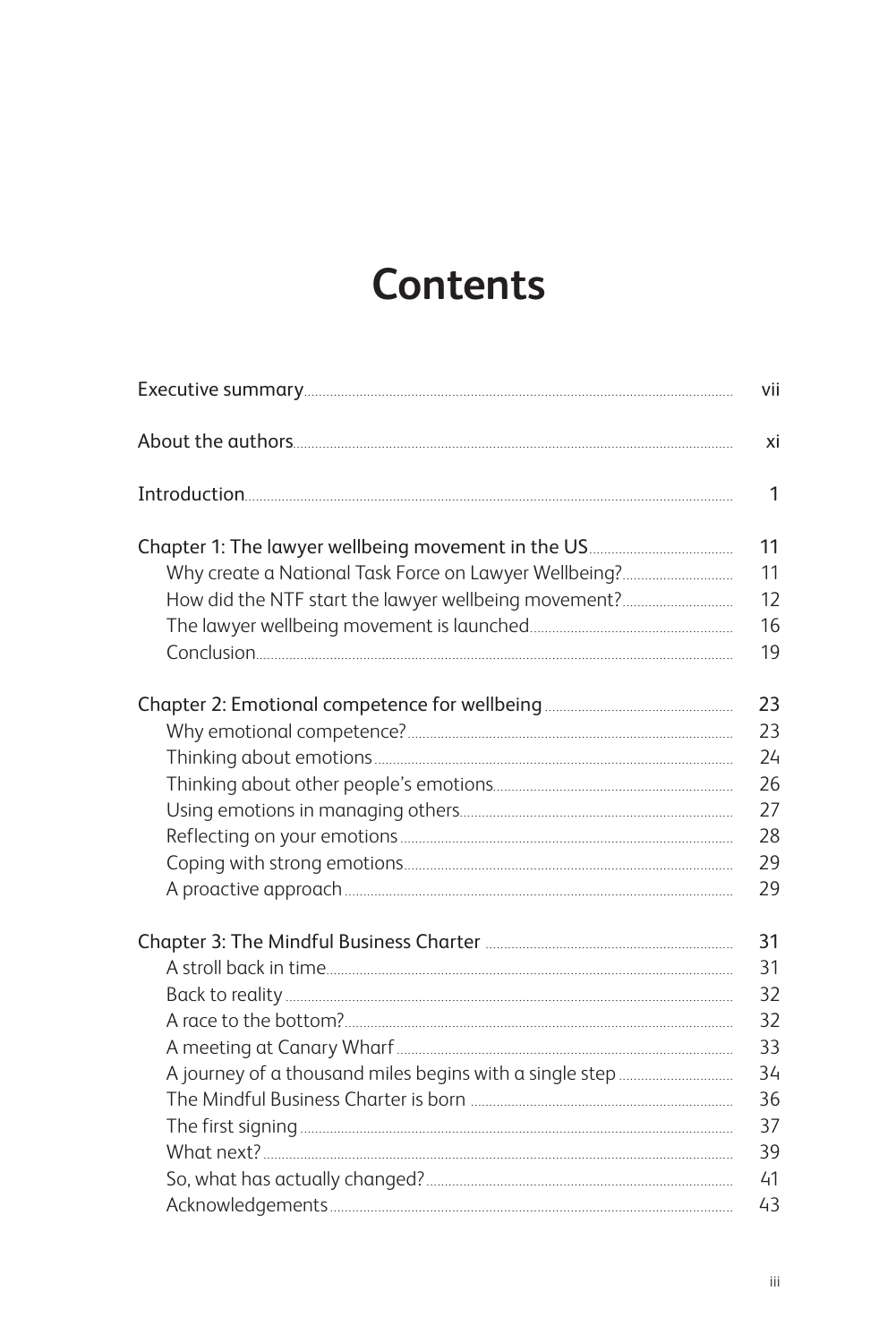| Chapter 4: Culture and practice of law - creating lasting change | 45 |
|------------------------------------------------------------------|----|
|                                                                  | 45 |
|                                                                  | 46 |
| Why does mental health matter in the professional context?       | 47 |
|                                                                  | 49 |
|                                                                  | 50 |
|                                                                  | 51 |
|                                                                  | 52 |
|                                                                  | 55 |
|                                                                  | 55 |
|                                                                  | 56 |
|                                                                  | 56 |
|                                                                  | 57 |
|                                                                  | 57 |
|                                                                  | 58 |
|                                                                  | 58 |
|                                                                  | 59 |
|                                                                  | 59 |
|                                                                  | 63 |
|                                                                  | 64 |
|                                                                  | 65 |
|                                                                  | 65 |
|                                                                  | 67 |
|                                                                  | 69 |
| Building psychological safety - conversation by conversation     | 70 |
|                                                                  | 73 |
|                                                                  | 74 |
|                                                                  | 75 |
|                                                                  | 75 |
|                                                                  |    |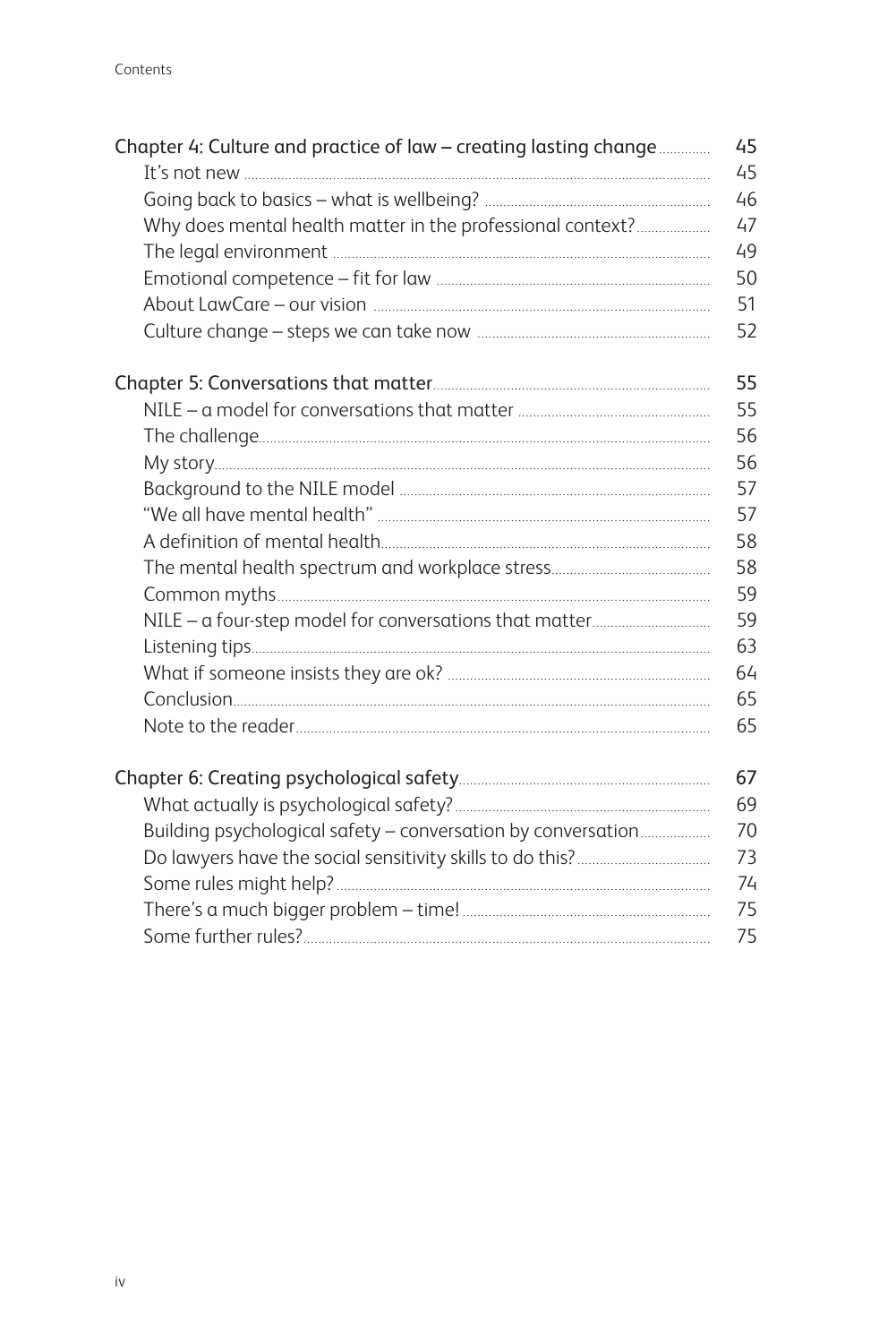|                                                                        | 77       |
|------------------------------------------------------------------------|----------|
|                                                                        | 77       |
|                                                                        | 78       |
|                                                                        | 78       |
|                                                                        | 80       |
|                                                                        | 81       |
|                                                                        | 82       |
|                                                                        | 83       |
|                                                                        | 87       |
| Chapter 8: Anxiety in the legal community - a study of junior lawyers, |          |
|                                                                        | 89       |
|                                                                        | 89       |
| Setting the scene - lawyer and law student wellbeing and mental        | 90       |
| The study: anxiety and wellbeing among junior lawyers - selected       |          |
|                                                                        |          |
|                                                                        | 90<br>96 |
|                                                                        |          |
|                                                                        | 101      |
|                                                                        | 101      |
|                                                                        | 102      |
|                                                                        | 102      |
|                                                                        | 104      |
|                                                                        | 105      |
|                                                                        | 106      |
|                                                                        | 107      |
|                                                                        | 107      |
|                                                                        | 108      |
|                                                                        | 109      |
|                                                                        | 109      |
| Chapter 10: Lawyers' mental health, the Solicitors Disciplinary        |          |
|                                                                        | 111      |
|                                                                        | 111      |
|                                                                        | 111      |
|                                                                        | 112      |
|                                                                        | 113      |
|                                                                        | 113      |
|                                                                        | 113      |
|                                                                        | 114      |
|                                                                        |          |